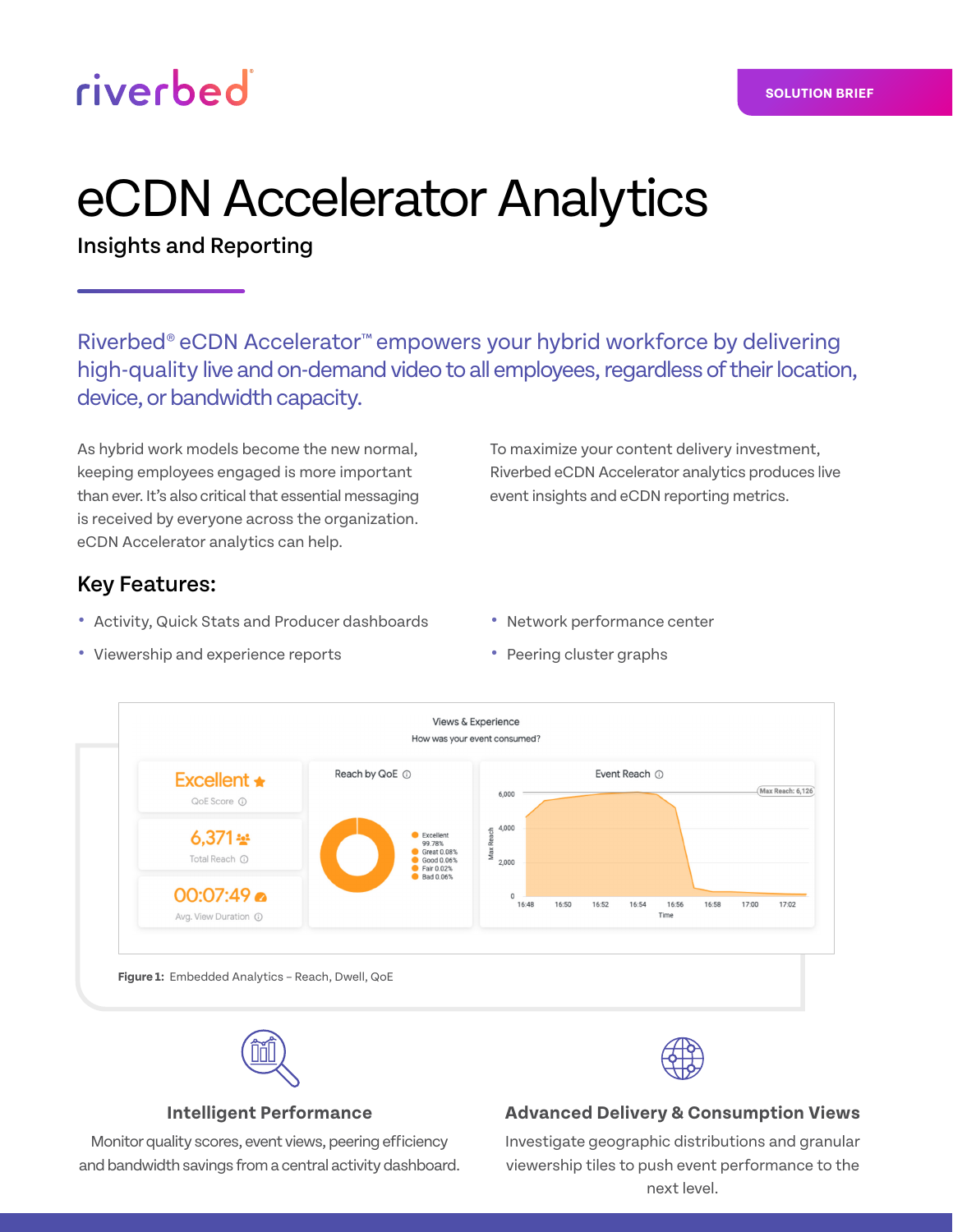

#### **Instant Activity and Event Management**

Filter events by live now and recent activities and drill into viewer experience metrics.



#### **Segment Viewing Needs**

Tap into specialty dashboards for producers and quick stats with ultra-fast load times.



# **Network Efficiency Reporting** Explore interactive peering cluster graphs to deliver

innovative savings and efficiency stats.



**Figure 2:** Peering Cluster — Innovative peering cluster graphs display QoE visuals with node, IP address, and byte details.



**Figure 3:** Producer Dashboard — Monitor key event metrics in a lightning-fast dashboard designed for real-time performance tracking.